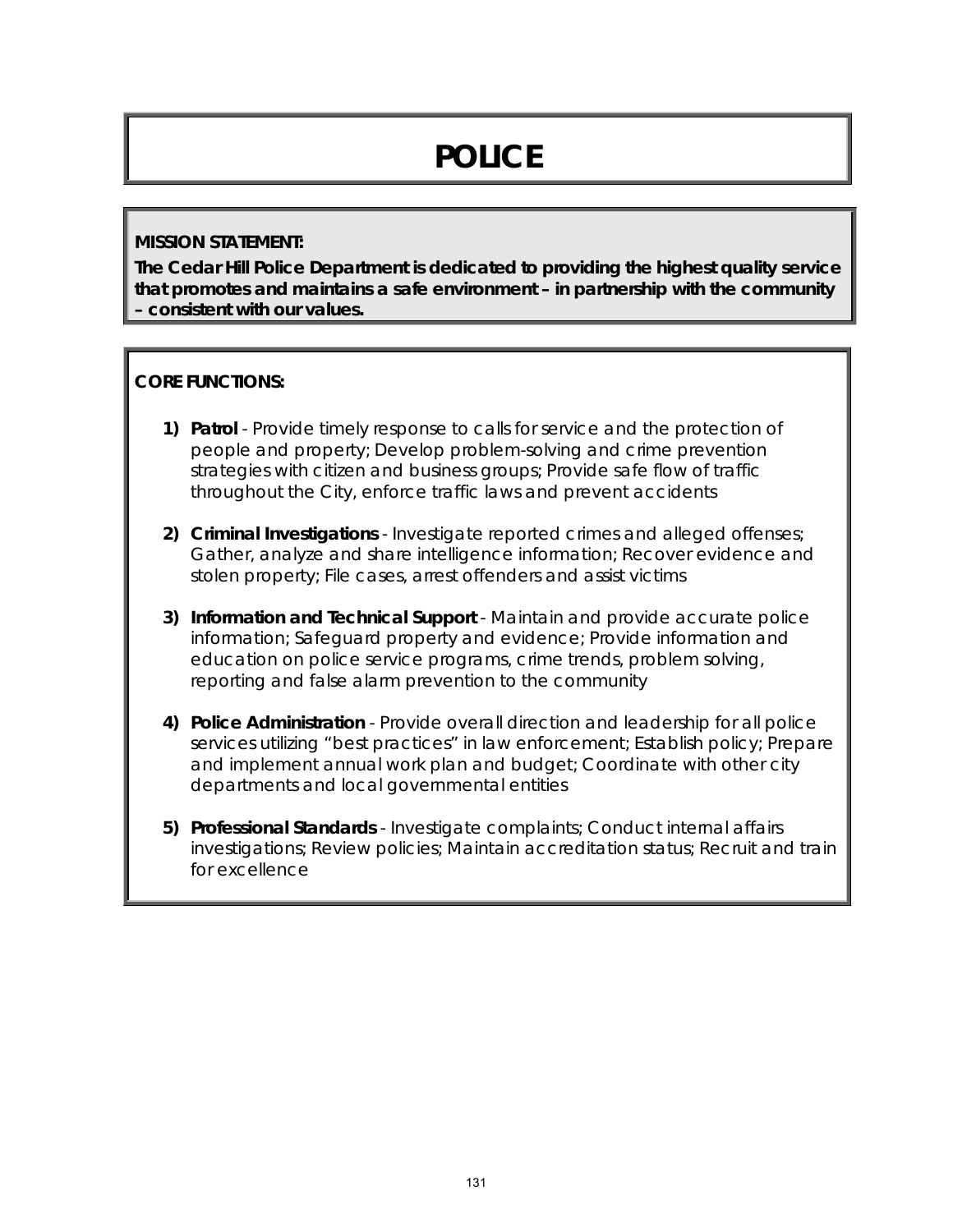# **2013 – 2014 WORKPLAN**

## **CORE FUNCTION: #1 Patrol**

#### **Action:**

- Maintain high patrol visibility and deter criminal activity throughout the City
- Respond to all service calls in a prompt, courteous and safe manner
- Provide accurate information and caring assistance to citizens and victims
- Conduct preliminary investigation on all incidents
- Enforce appropriate laws, arrest offenders and issue citations
- Maintain emergency preparedness
- Problem solve with Neighborhood Watch Groups and businesses
- Monitor and enforce traffic laws in high congestion/accident areas
- Place Speed Sentry Traffic Sign Devices in targeted areas
- Initiate special proactive enforcement for crime trends

## **Activity Measurement:**

- Maintain average emergency response time below six minutes for calls that involve injury or high threat to life
- Maintain average response time below 16 minutes for non-emergency calls that do not involve injury or high threat to life
- Provide patrol minimum staffing of at least one supervisor and five officers on the streets at all times
- Maintain a violent crime rate against persons of less than 2.7 crimes per 1,000 residents annually\*
- Maintain a crime rate of fewer than 40 Index Crimes (Part I Crimes) per 1,000 residents annually\*
- All patrol officers attend at least one Neighborhood Home Association/Crime Watch meeting for each active group in their beat
- Perform 100% compliance checks on all registered sex offenders monthly
- Decrease residential burglaries by10% during proactive enforcement initiatives
- Participate in at least two national or state traffic safety initiatives for the recognized/specified time period annually

#### **\*Explanatory Information:**

Reporting periods are based on calendar years instead of fiscal years because of state and federal reporting requirements. Safety of communities is generally measured by the State Crime Index, measuring the number of violent and non-violent crimes per 1,000/population. Part I crimes are considered to be criminal homicide, robbery, rape, aggravated assault, burglary, larceny, motor vehicle theft and arson. Part I crimes against persons are criminal homicide, rape and aggravated assault offenses.

#### **Meets City Council's Premier Statements:**

Cedar Hill is Safe.

Cedar Hill has a Strong and Diverse Economy.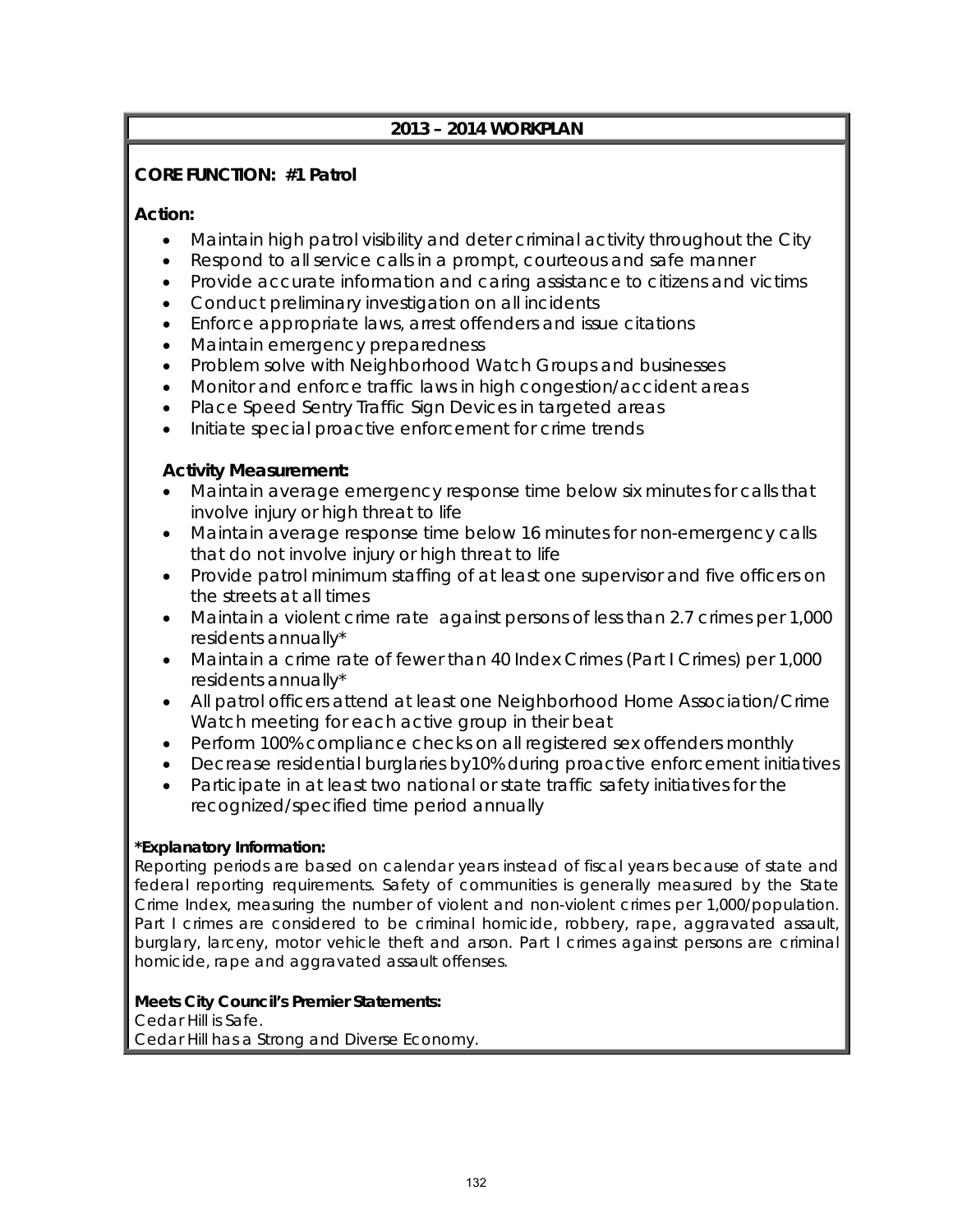# **CORE FUNCTION: #2 Criminal Investigations**

# **Action:**

- Document and investigate all criminal activity and offense reports
- Prepare arrest and search warrant affidavits
- Conduct interviews/arrest suspects
- File appropriate charges and provide testimony at grand jury/court
- Recover stolen property
- Provide timely feedback to crime victims
- Maintain intelligence files and appropriate data bases
- Utilize available technology and crime analysis in directing police resources, investigations and filing of cases
- Support community awareness for dangerous criminals

## **Activity Measurement:**

- Maintain a 90% acceptance rate on cases filed with the District Attorney
- Contact victims of persons crimes within three business days of receiving assigned case
- Detectives attend one Neighborhood Home Association/Crime Watch meeting for each active group per year
- Maintain a clearance rate of at least 30% for Index Crimes and a clearance rate of at least 35% for overall crimes annually
- Achieve 30% of property recovered-to-stolen ratio annually
- Provide weekly crime analysis reports to Field Operations Bureau

#### **Meets City Council's Premier Statements:**

Cedar Hill is Safe.

Cedar Hill has a Strong and Diverse Economy.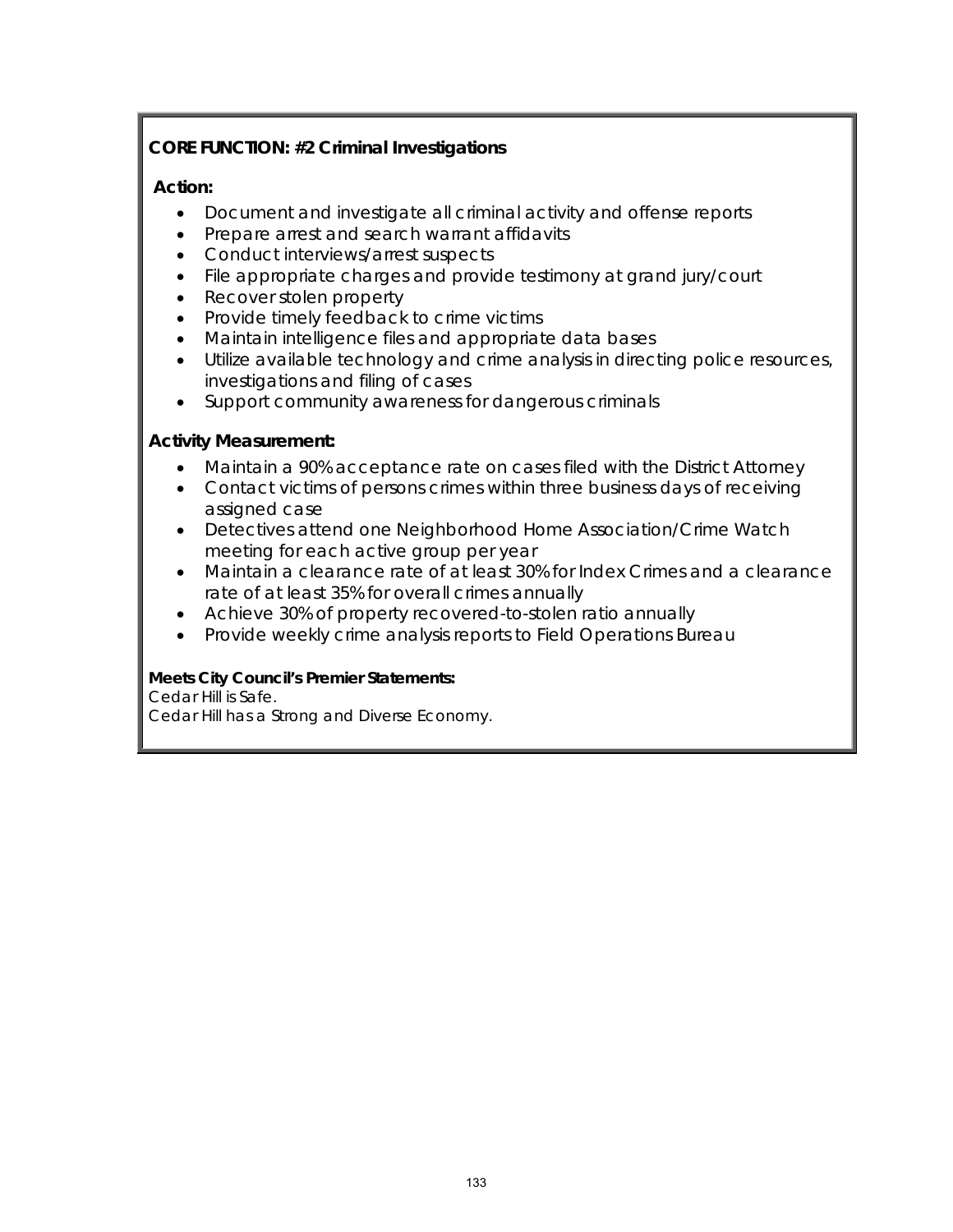# **CORE FUNCTION: #3 Information and Technical Support**

# **Action:**

- Provide public education and information on problem solving, reporting, crime prevention programs and false alarm prevention for neighborhoods and businesses
- Provide accurate and timely police information
- Protect integrity of impounded evidence and property
- Document and investigate non-emergency service calls to support patrol core function
- Continue web-based and telephone reporting system for the public
- Utilize Access Cedar Hill and other social media outlets to provide service and information

## **Activity Measurement:**

- Provide web page reports of crime "hot spots" and prevention strategies within ten business days of completed police action(s)
- Update the department web page with police statistical information within 15 business days of the preceding reporting month's end
- Conduct annual Property Room Audit with 100% accuracy for items with in our custody
- Make police reports available to the public within five business days from report of incident
- Provide a Police Report Blotter to City Council within ten days of the preceding month's end

#### **Meets City Council's Premier Statements:**

#### Cedar Hill is Safe.

Cedar Hill has a Strong and Diverse Economy.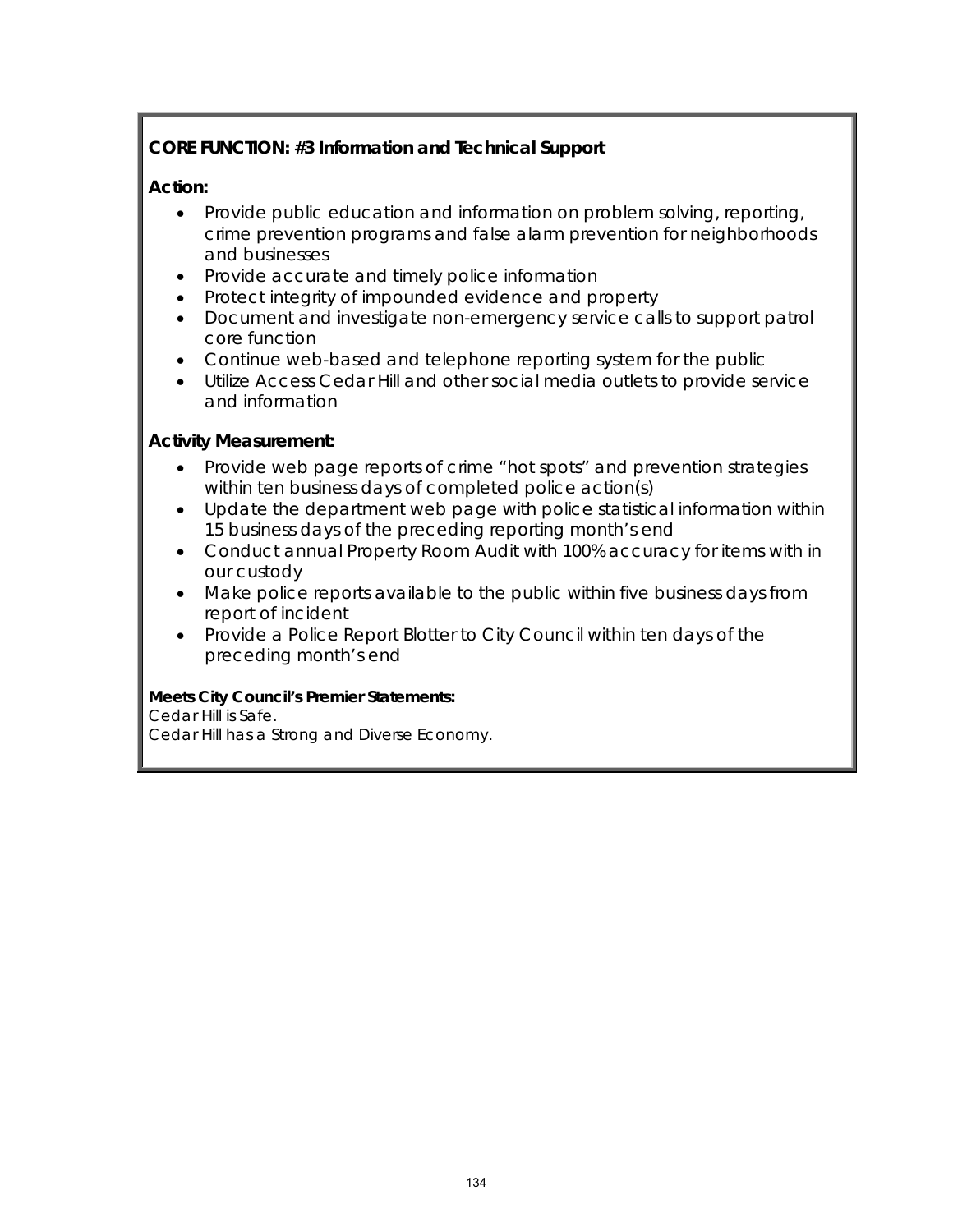# **CORE FUNCTION: #4 Police Administration**

### **Action:**

- Continue communications with the CHISD Police and implement identified service enhancements
- Acknowledge department members' involvement in customer service initiatives and formulating innovative ideas that promote cost savings
- Continue to develop command personnel for succession through a comprehensive strategy of training and opportunities designed to encourage leadership excellence
- Continue to aggressively pursue grant funding and cooperative regional efforts
- Continue random customer service surveys by sending out monthly surveys and track returns of Customer Service Survey instrument to every 100<sup>th</sup> citizen or business initiated police service call
- Involve citizen volunteers that complete Citizens Police Academy Alumni Association / Citizens On Patrol training to assist in keeping the community safe and clean
- Explore community partnerships and take lead in "Clean Cedar Hill Initiative"

## **Activity Measurement:**

- Continue monthly intelligence meetings with CHISD Chief and/or his designee
- Comply with required reporting requirements (annually/quarterly)
- At least one command personnel attend an advanced police management training course through the Law Enforcement Management Institute of Texas or FBI National Academy
- Maintain an overall 90% customer approval rating for police services based on returned Customer Service Surveys
- Increase citizen volunteer hour participation by 10%
- Establish at least one group to adopt a "clean zone" for a median, neighborhood, or business area in each of the five patrol districts

#### **Meets City Council's Premier Statements:**

Cedar Hill is Safe. Cedar Hills is Clean.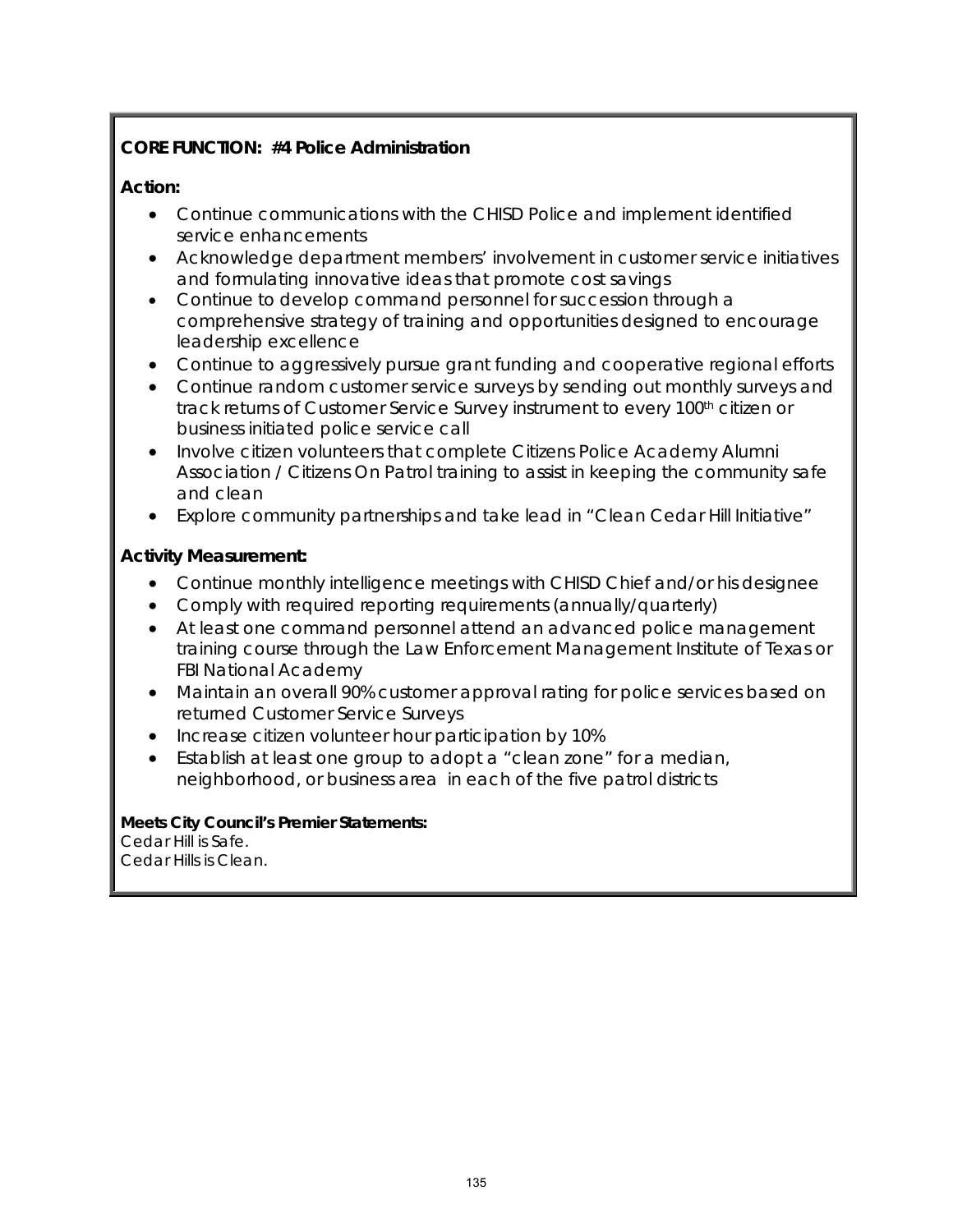# **CORE FUNCTION: #5 Professional Standards**

#### **Action:**

- Continue to develop department personnel through a comprehensive strategy of recruitment selection, promotion and training designed to encourage excellence through diversity
- Maintain state license for contractual training
- Maintain accreditation status and reports; update and review department policies
- Investigate citizen complaints
- Conduct administrative investigations
- Explore with Texas Municipal League in developing physical fitness requirements for police officers

#### **Activity Measurement:**

- Complete investigations within 30 calendar days of assignment unless an extension is granted.
- Department supervisors will attend at least two professional development courses beyond required training.
- Maintain recognition status annual acceptance notification from Texas Police Chief's Association.
- Maintain 100% compliance of state mandated training requirements
- Participate in Texas Municipal League training course for physical fitness

**Meets City Council's Premier Statements:** Cedar Hill is Safe.